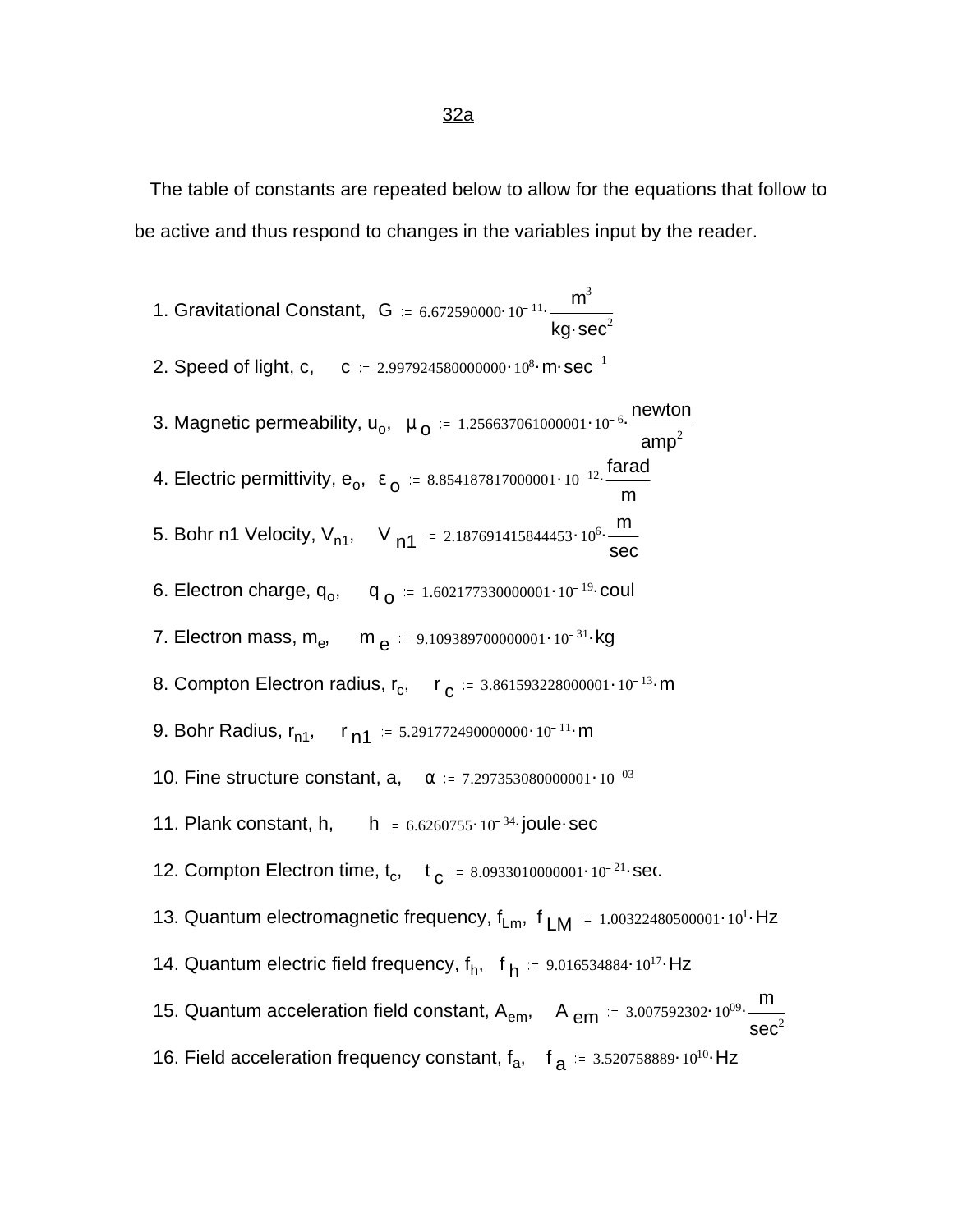17. Free space resistance, R<sub>s</sub>, R<sub>s</sub> :=  $\mu_0$ ·c and  $1 \cdot \Omega = 1 \cdot \text{kg} \cdot \text{m}^2 \cdot \text{sec}^{-1} \cdot \text{coul}^{-2}$ 

 $R_{s}$  = 376.7303133310863  $\cdot$  ohm

and/or... 
$$
R_s := \frac{1}{\epsilon_0 \cdot c}
$$

$$
R_s = 376.730313488167 \cdot ohm
$$

18. Quantum Hall Ohm, R<sub>Q</sub>, R <sub>Q</sub> h  $q_o^2$  $R_{\text{Q}} = 2.58128058743606 \cdot 10^4 \cdot \text{ohm}$ 

Additional related constants are included for the discussions past page 21 below.

**(SUN MASS) (SUN rad.)**  $m_{r} = 1.99 \cdot 10^{30}$  kg **= 1.99 x 10<sup>30</sup>** kg  $r_{s} = 6.96 \cdot 10^{8}$  m **= 6.96 x 10<sup>8</sup>**  m  $\pi$  = 3.141592654000001  $m_p := 1.672623100000001 \cdot 10^{-27}$  kg  $m_e$  := 9.109389700000001 $\cdot$ 10<sup>-31</sup> $\cdot$ kg l q  $1_q$  := 2.817940920000001 · 10<sup>-15</sup> · m  $m_{a}$  := 1.660540200000001 $\cdot$ 10<sup>-27</sup> $\cdot$ kg Note............. (( $V_{n1}$  &  $V_{LM}$  are **SELECT**))  $V_{n1}$  := 2.187691415844453 $\cdot$ 10<sup>6</sup> $\cdot$ m $\cdot$ sec<sup>-1</sup>  $V_{LM}$  = -0.085363289893272 · m · sec<sup>-1</sup> NOTE:  $\frac{11!}{1!}$  =  $V_{\sf n1}$  $\frac{W}{V} = 3.002228710934959 \cdot 10^8 \cdot m^{-1}$  $\frac{\sec}{\theta}$  V n  $V_{\sf n1}$ α = V n c 0.999999999587411  $\lambda_{\Delta} = 2 \cdot \pi \cdot r_{n1}$  m  $\Delta = m_e$  t<sub> $\Delta$ </sub> h  $\frac{1}{m_e \cdot V_{n1}^2}$   $r_x = r_{n1}$ t h t c  $\frac{c}{\alpha}$  f<sub>h</sub> =  $\frac{1}{t}$ t h and constants in general that are also used are: t := 1 $\cdot$ sec  $Q_{j}$  := q<sub>o</sub> $\cdot$ t $^{-1}$   $L$  := 1 $\cdot$ m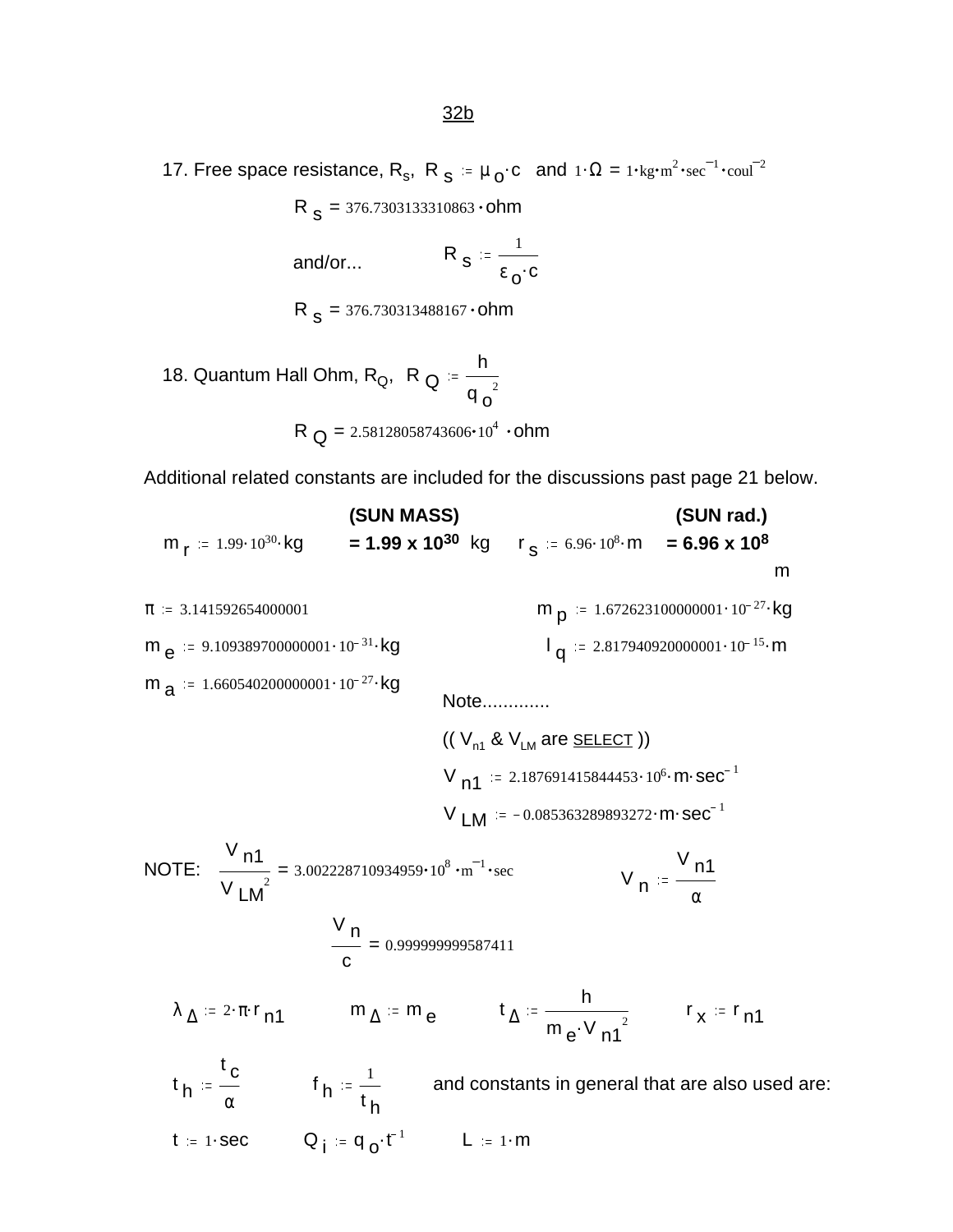## Electrogravitation and the Special Theory

## Chapter 2

 Einstein's Special Theory of Relativity has yielded some curious results concerning the electric (E) and magnetic (B) fields which will now be presented in a way that will show how the electrogravitational field can be generated from the atomic level of the most simple case, the Hydrogen atom. Further an explanation of why the electron cannot fall into the nucleus due to the perfect balance between the electric and magnetic force fields will also be examined.

 The Lorentz transformation of the electric and magnetic fields is referenced in SPECIAL RELATIVITY by Albert Shadowitz, Dover Publications Inc., New York, 1988 printing, pages 106-110, and the ENCYCLOPEDIA OF MODERN PHYSICS, article by John D. McGervey on Special Relativity, Academic Press Inc., 1989 printing, pages 632-633 are presented below.

Let the variables be defined as:  $\mathsf{N} = 1$  (Turns)  $\qquad \theta = \frac{\pi}{2}$ 2 deg.  $sin(\theta) = 1$  v = V <sub>n1</sub>

(69) 
$$
E := \frac{q_0}{4 \cdot \pi \cdot \epsilon_0 r_{n1} \cdot r_c}
$$
 (70)  $B := \frac{\mu_0 \cdot N \cdot q_0 \cdot \sin(\theta)}{4 \cdot \pi \cdot l_q \cdot r_c} \cdot V_{n1}$ 

Then, (71)  $F' = q_o \cdot (E + V_{n1} \cdot B)$  Note that sin  $\theta$  can be + or -.  $F' = 2.258004888709334 \cdot 10^{-5}$  · newton

where; q<sub>o</sub>·V<sub>n1</sub>·B = 1.129002444354667·10<sup>-5</sup> ·newton = (F mag.) and  $q_o$  E = 1.129002444354667 $\cdot$ 10<sup>-5</sup>  $\cdot$ newton = (F elec.)

## 32c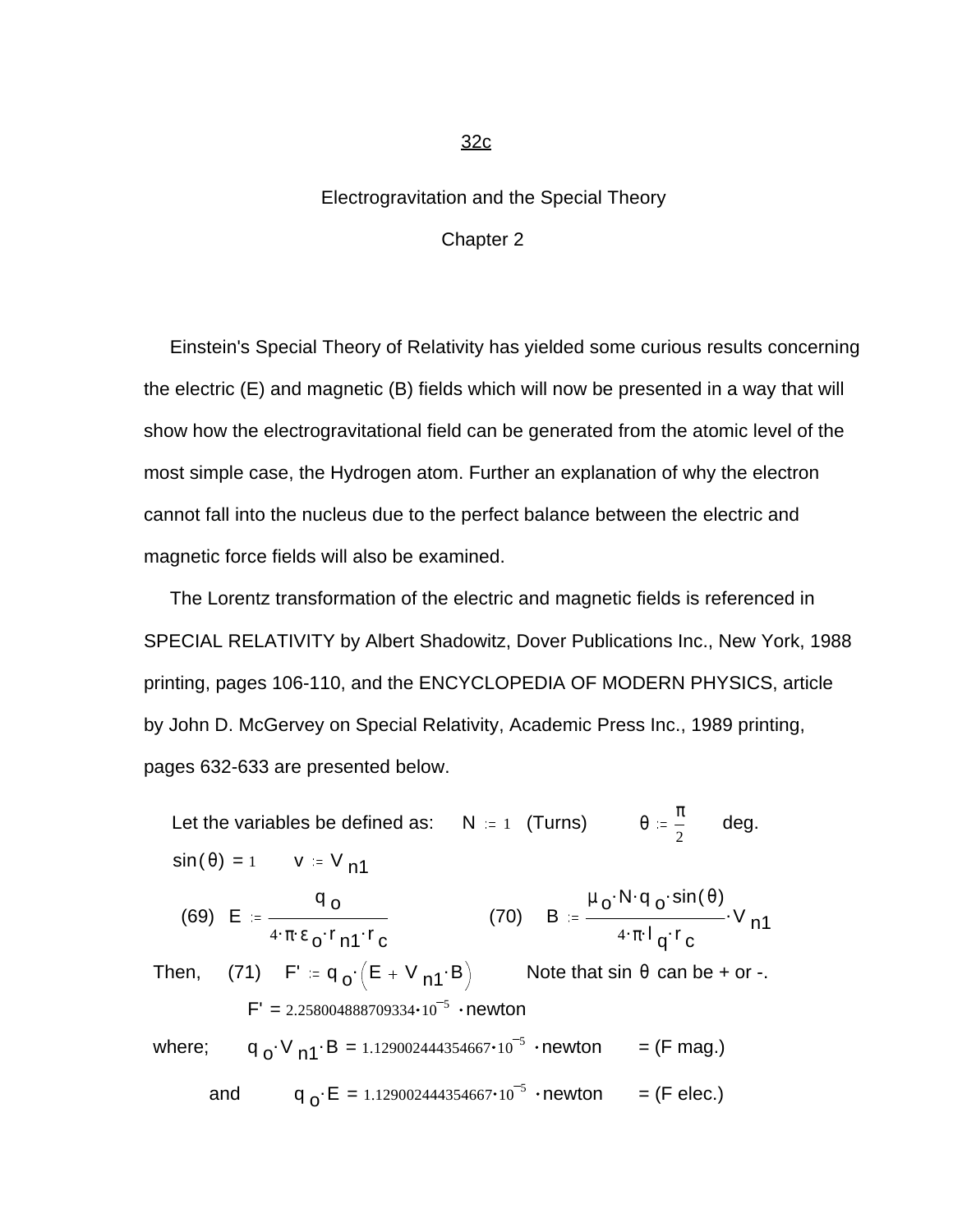The previous equation (71) is considered here as the definition of both E and B and is likewise presented in the first reference as the definition of both also. The next equation (72) presents the relativistic form related to the above as:

Let  $v_{\mathbf{x}} \approx V_{\mathsf{n1}}$  And.... defining V<sub>n1</sub> as the velocity as above,

(72) 
$$
F'' := \left(\frac{q_o^2}{4 \cdot \pi \epsilon_o \cdot r_{n1} \cdot r_c}\right) \cdot \left[1 - \left(\frac{v_x}{c}\right)^2\right]
$$

Where.

(73) F 
$$
\text{elec} = \frac{q_0^2}{4 \cdot \pi \cdot \epsilon_0 \cdot r_{n1} \cdot r_c}
$$
 and, (74) F  $\text{mag} = \left(\frac{v_x^2}{c^2}\right) \cdot F_{\text{elec}}$ 

If the velocity term in the magnetic expressions above is taken as  $V_{n1}$  then the magnetic force will exactly balance out the electric force at the  $r_{n1}$  orbital of Hydrogen and thus the below equation is presented as the situation that explains how the forces balance to yield a stable orbital.

(74) 
$$
F_{n1} = \left(\frac{q_0^2}{4 \cdot \pi \epsilon_0 \cdot r_{n1} \cdot r_c} - \frac{\mu_0 \cdot q_0^2}{4 \cdot \pi \cdot l_q \cdot r_c} \cdot V_{n1}^2\right)
$$

Applying Mathcads symbolic processor to simplify and find the exact solution:

(75) 
$$
F_{n1} := \frac{-1}{4} \cdot q_0^2 \cdot \frac{\left(-I_q + \mu_0 \cdot V_{n1}^2 \cdot \epsilon_0 \cdot r_{n1}\right)}{\left[\pi \left[\epsilon_0 \cdot \left[r_{n1} \cdot \left(r_c \cdot l_q\right)\right]\right]\right]}
$$

 $F_{n1} = 0$  newton Forces are equal and opposite.

It is immediately apparent from (74) above that  $r_{n1}$  will change inversely as the square of the orbital velocity and the electric forces will still exactly balance the opposite magnetic forces.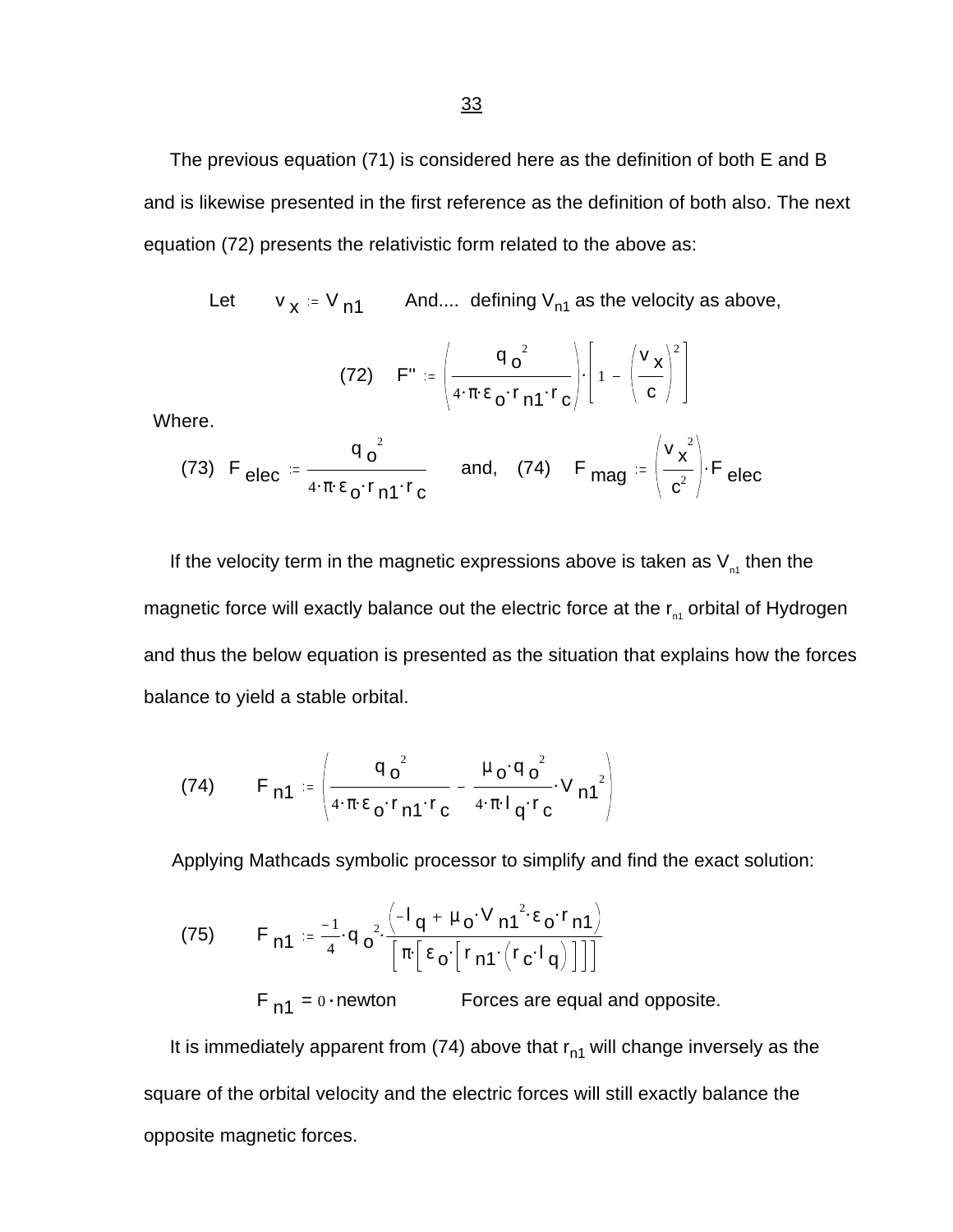Now let this be postulated:

 The universe is still in the expansion phase and therefore energy is still decreasing per unit volume per unit time even if locally that cannot be perceived and that this is a cause for the above equation to be slightly unbalanced in the radiative mode for the magnetic force energy and resultant effect will be expressed as the following:

(76) 
$$
F_{\text{MQta}} := \left[ \frac{q_o^2}{4 \cdot \pi \cdot \epsilon_o \cdot r_{n1} \cdot r_c} - \frac{\mu_o \cdot q_o^2}{4 \cdot \pi \cdot l_q \cdot r_c} \cdot V_{n1}^2 - \left( \frac{\mu_o \cdot q_o^2}{4 \cdot \pi \cdot l_q \cdot r_{n1}} \cdot V_{\text{LM}}^2 \right) \right]
$$
  
or, 
$$
F_{\text{MQta}} := \frac{-1}{4} \cdot q_o^2 \cdot \frac{\left( -1_q + \mu_o \cdot V_{n1}^2 \cdot \epsilon_o \cdot r_{n1} + \mu_o \cdot V_{\text{LM}}^2 \cdot \epsilon_o \cdot r_c \right)}{\left[ \pi \cdot \left[ \epsilon_o \cdot \left[ r_{n1} \cdot (r_c \cdot l_q) \right] \right] \right]}
$$

thus, F  $_{\text{MQta}}$  = -1.254383710426251 $\cdot$ 10<sup>-22</sup>  $\cdot$ newton

And please note that the extract expression from (76) above of:

(77) 
$$
m_t = \left(\frac{\mu_0 \cdot q_0^2}{4 \cdot \pi \cdot l_q}\right)
$$
 is equal to the rest mass of the Electron.  
or,  $m_t = 9.109389687063751 \cdot 10^{-31} \cdot kg$   
where  $m_e = 9.109389700000003 \cdot 10^{-31} \cdot kg$ 

 Thus two important connections are now established by (76) and (77) where in (76) the basic construct for the atomic radiation of the feeble magnetic force is related to the least quantum velocity  $\rm V_{LM}^{-2}$  (which is caused by natural entropic action) and in (77) the mass of the Electron is tied directly to the least quantum magnetic energy expression.

 The next equation is the natural result of combining the statement for the one atomic system in (76) with an identical energy acceptor system through the permeability constant as in equation (37) previous in chapter one.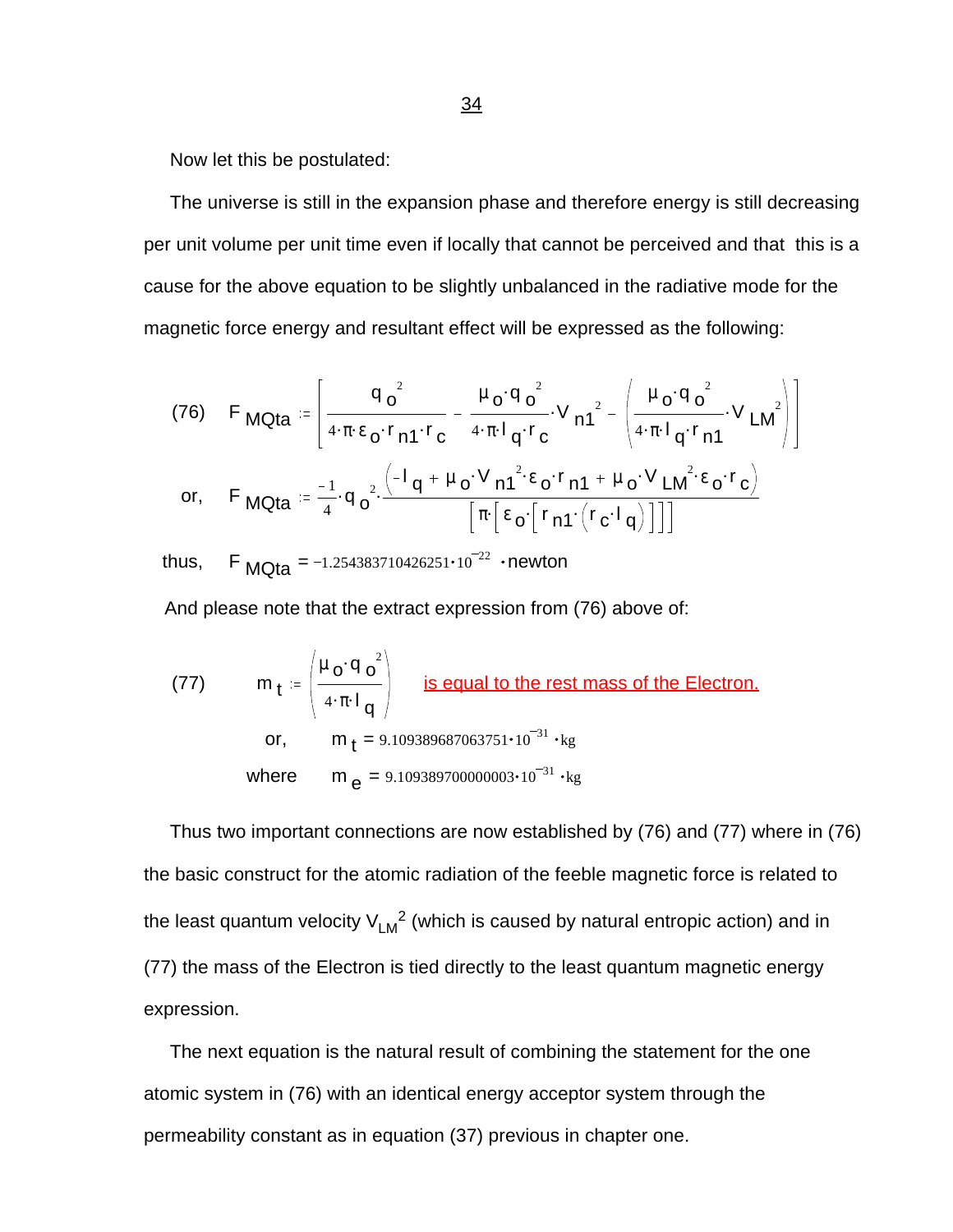(78) 
$$
F_{\text{MQtb}} = \left[ \frac{q_o^2}{4 \cdot \pi \epsilon_o \cdot r_{n1} \cdot r_c} - \frac{\mu_o \cdot q_o^2}{4 \cdot \pi \cdot l_q \cdot r_c} \cdot V_{n1}^2 + \left( \frac{\mu_o \cdot q_o^2}{4 \cdot \pi \cdot l_q \cdot r_{n1}} \cdot V_{\text{LM}}^2 \right) \right]
$$

simplifying, 
$$
F_{\text{MQtb}} = \frac{-1}{4} \cdot q_o^2 \cdot \frac{(q + \mu o \cdot n1)^2 o \cdot n1 - \mu o \cdot \text{LM}^2 o \cdot c}{[\pi [\epsilon_o [\text{r}_{\text{n1}} (\text{r}_c \cdot \text{I}_q)]]]}
$$

or, 
$$
F_{MQ1b} = 1.254383710426251 \cdot 10^{-22}
$$
 -newton

Note that the force sign is positive in this case as the formula expresses the case where energy is absorbed into the atomic system instead of radiated.

 Multiplying the forces in (76) and (78) above by the permeability of free space we arrive at the electrogravitational expression in (79) below:

(79) <sup>F</sup> MQtab <sup>F</sup> . . MQta <sup>μ</sup> <sup>o</sup> F MQtb and, <sup>F</sup> MQtab <sup>=</sup> 1.977291388968526 <sup>10</sup> <sup>50</sup> m 1 henry.newton<sup>2</sup>

 The electrogravitational interaction force is inversely dependent on the Compton radius of the particle interaction as well as being inversely dependent on the square of the distance between them and since mass is now taken to be standing waves that contain locked in electric and magnetic field vectors even *neutral* particles participate in the interaction since the force exchange occurs at an equal or smaller distance than the particle radius acted on by the electrogravitational particle.

 The ability of electric and magnetic vector potentials to act at a distance through shielding has been substantiated by a recent experiment documented in SCIENTIFIC AMERICAN, April 1989. page 56, in the article titled "Quantum Interference and the Aharonov-Bohm Effect by Yoseph Imry and Richard A. Webb. The results of the experiment show that electric scalar potential and magnetic vector potential can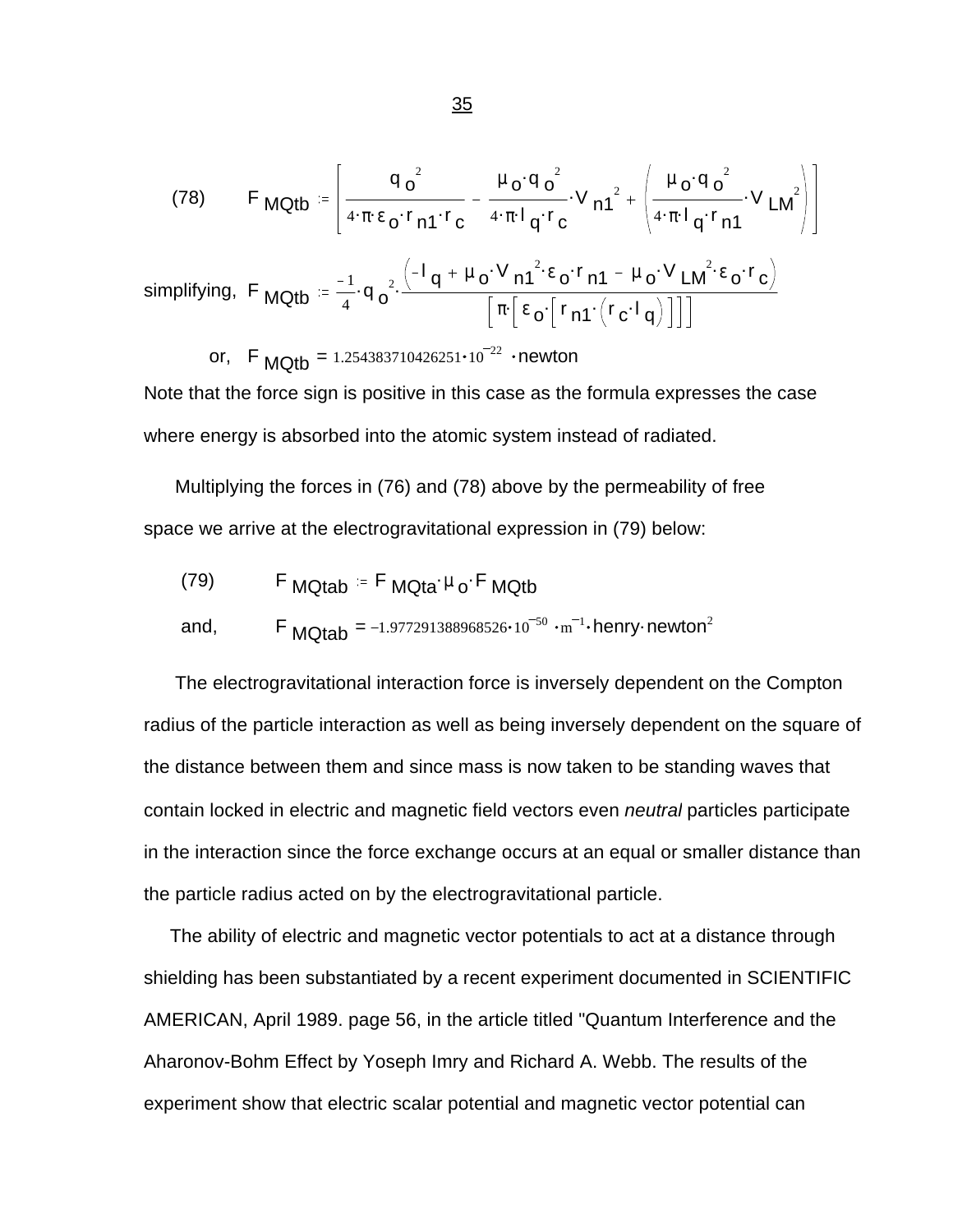exhibit an interaction on shielded particles that from the outside of a shield would appear to have no discernible field but are affected nonetheless. It is thus a direct step in reasoning to arrive at the conclusion that so-called neutral particles can contain charge-fields that from the outside appear to be neutral also. It is postulated here that the electrogravitational interaction particle is very fundamentally the magnetic vector potential and is the portion shown below which is taken in part from the electrogravitational force equations in (76) and (78) previous.

Now let 
$$
\theta_1 := \frac{3 \cdot \pi}{2}
$$
 and  $\theta_2 := \frac{\pi}{2}$  (In radians)  
\nThen,  
\n(80a)  $\gamma_{Ga} := \left(\frac{\mu_0 \cdot q_0^2 \cdot \sin(\theta_1)}{4 \cdot \pi \cdot l_q \cdot r_{n1}} \cdot V_{LM}^2\right)$   
\n(80b)  $\gamma_{Gb} := \left(\frac{\mu_0 \cdot q_0^2 \cdot \sin(\theta_2)}{4 \cdot \pi \cdot l_q \cdot r_{n1}} \cdot V_{LM}^2\right)$ 

thus,

(81a) 
$$
\gamma_{Ga} = -1.254383710426251 \cdot 10^{-22}
$$
 -newton Transfer action particle.  
\n(81b)  $\gamma_{Gb} = 1.254383710426251 \cdot 10^{-22}$  -newton  
\nand,  $F_{Gab} = \gamma_{Ga} \mu_0 \cdot \gamma_{Gb}$   
\nFor,  $F_{Gab} = -1.977291388968526 \cdot 10^{-50}$   $\cdot m^{-1}$  - henry newton<sup>2</sup>

 Now let the below expressions yield the magnetic B portion of the force equations in 81 above;

(82a)  
\n
$$
B_{\text{MQta}} = \left(\frac{\mu_0 \cdot q_0 \cdot \sin(\theta_1)}{4 \cdot \pi \cdot l_q \cdot r_{n1}} \cdot V_{\text{LM}}\right)
$$
\nand\n
$$
B_{\text{MQtb}} = \left(\frac{\mu_0 \cdot q_0 \cdot \sin(\theta_2)}{4 \cdot \pi \cdot l_q \cdot r_{n1}} \cdot V_{\text{LM}}\right)
$$
\n
$$
B_{\text{MQtb}} = -9.171675459293661 \cdot 10^{-3} \cdot \text{tesla}
$$
\n
$$
B_{\text{MQtb}} = -9.171675459293661 \cdot 10^{-3} \cdot \text{tesla}
$$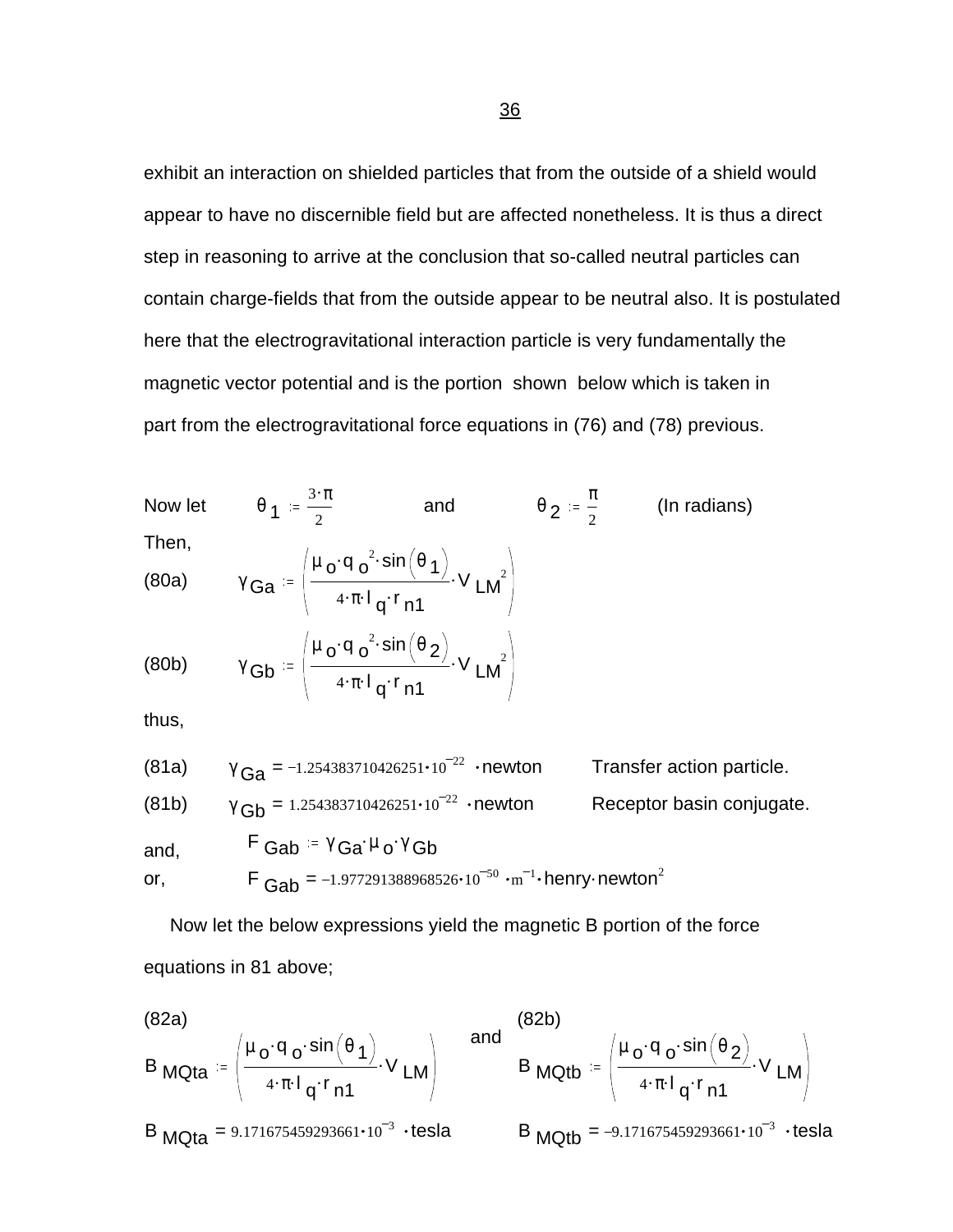and,  
\n
$$
F_{MQta} = q_o \cdot V_{LM} \cdot B_{MQta}
$$
\n
$$
F_{MQta} = -1.254383710426251 \cdot 10^{-22} \cdot newton
$$
\n
$$
F_{MQtb} = q_o \cdot V_{LM} \cdot B_{MQtb}
$$
\n
$$
F_{MQtb} = 1.254383710426251 \cdot 10^{-22} \cdot newton
$$
\nand,  
\n(83) 
$$
F_{GMQtab} = (F_{MQta}) \cdot \mu_o \cdot (F_{MQtb})
$$

or finally,  $\qquad \qquad {\sf F}\text{ GMQtab} = \text{--}1.977291388968526·10^{-50}\cdot \text{m}^{-1}\cdot \text{henry}\cdot \text{newton}^2$ 

where, 
$$
F_G := \frac{G \cdot m_e \cdot m_e}{r_x^2}
$$
 or,  $F_G = 1.97729138896852 \cdot 10^{-50}$  -newton

Wherein  $F_G$  is the classical gravitational force expression as a comparison.

 As a matter of curiosity it may be of interest to investigate the equivalent quantum volts X meter X sec from the Sh equation (52) on page 20 previous.

where again: 
$$
S_h = h \cdot \frac{V_{n1}}{2 \cdot \pi \cdot r_c}
$$

(84a) S <sub>h</sub> E Q<sup>. B</sup> MQta  $2 \cdot \mu$  o and (84b)  $E_Q = 2 \cdot \frac{P_H}{P}$ .  $^{\mathsf{S}}$  h B <sub>MQta</sub> <sup>μ</sup> o

or,  $E_Q = 1.637145319958492 \cdot 10^{-19} \cdot \text{volt·m·sec}$ 

The above value of  $\mathsf{E}_{\alpha}$  is conditional on the precept that the electrogravitational photon (or graviton) is like an ordinary photon, but the magnetic vector potential in the graviton is not like the ordinary photon in that the magnetic portion of the graviton is in-line with both the generating charge as well as the receptor charge and is a net pondermotive action which affects the kinetic energy of all matter such that mass equivalent energy is subtracted from the receptor system. (An analogy is that cooling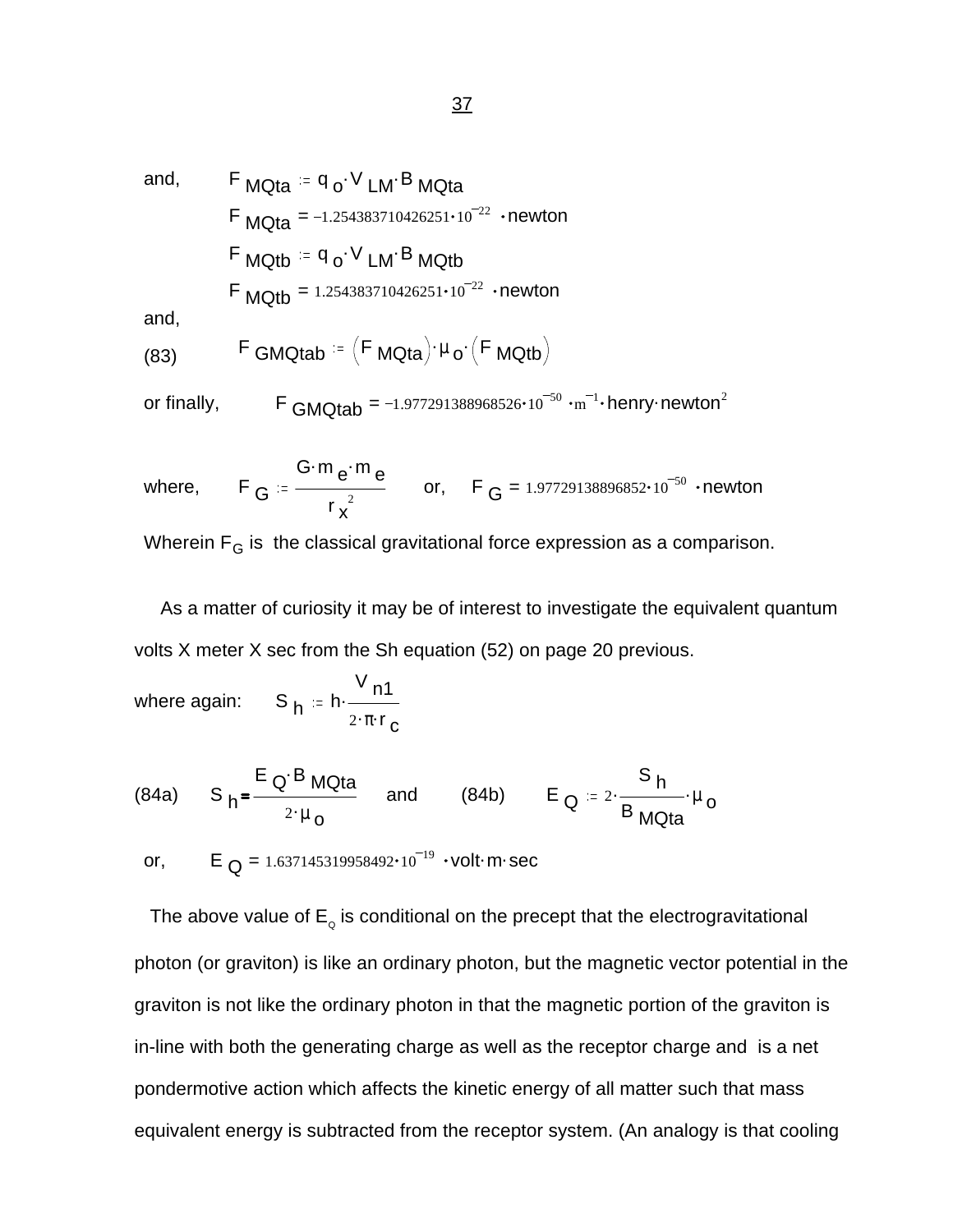matter tends to condense but in this case is related to the very fabric of space-time becoming less than it was before the interaction.) Equation (77) is the field mass equivalent of real mass and is part of the B field of the electograviton. Therefore the result of the electrogravitational action is a cooling of space and repeated pulsating contractions of space-time throughout the universe cause what we take as the gravitational attraction phenomena between mass systems.

 Before moving on to chapter three I would like to point out that there exists the intriguing possibility of inductance and capacitance having a least quantum aspect just as the Compton radius of the electron does. After much study of the matter the following formula were developed from the ordinary expressions of inductance and capacitance taking into account the quantum aspects of how they must appear on a quantum scale.

(85) First, 
$$
r_{LM} = \frac{V_{LM}}{2 \cdot \pi \cdot f_{LM}}
$$
 or,  $r_{LM} = -1.354231820785828 \cdot 10^{-3} \cdot m$ 

then,

(86) 
$$
L_{Q} = \frac{\pi \cdot \mu_{0} \cdot (r_{LM}^{2})}{I_{q}}
$$

$$
L_{Q} = 2.569294467255001 \cdot 10^{3} \cdot \text{henry}
$$

$$
C_{Q} = \frac{4 \cdot \pi \cdot \epsilon_{0} \cdot (r_{LM}^{2})}{r_{n1}}
$$

$$
C_{Q} = 3.856057120803139 \cdot 10^{-6} \cdot \text{farad}
$$

 In equations (86) and (87) above the quantum inductance and capacitance depend on other quantum constants such as the classical radius of the electron (l<sub>a</sub>) as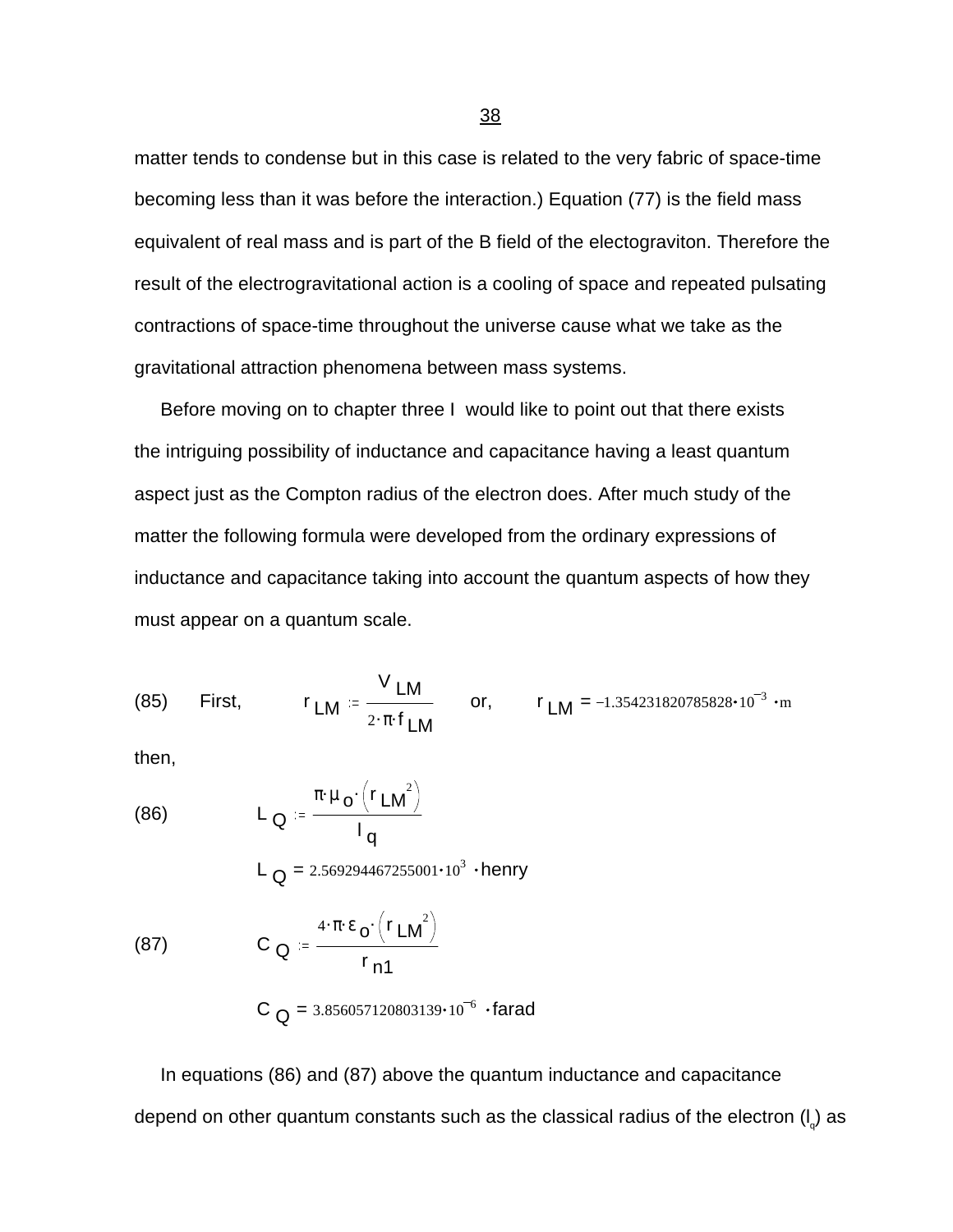well as the Bohr radius of the Hydrogen atom  $(r_{n1})$  and a radius  $(r_{LM})$  derived from the quantum electromagnetic frequency  $(f_{LM})$  and the quantum vector rotation velocity  $(V_{\mu})$ . If we now consider the time and impedance related to the derived inductance and capacitance,  $\mathsf{L}_{_{\mathrm{Q}}}$  and  $\mathsf{C}_{_{\mathrm{Q}}}$  we arrive at the following equations below.

(88) 
$$
T_Q := \sqrt{L_Q \cdot C_Q}
$$
 or,  $T_Q = 0.099535653038993 \cdot \text{sec}$   
and  $\frac{1}{T_Q} = 10.04665132008782 \cdot Hz = f_{LM}$ 

 The quantum time above is likened to the times derived from transmission line parameters relating delay along the line to the lumped L and C parameters of the line. The impedance equivalent can also be arrived at in similar fashion.

or,

(89) 
$$
Z_Q = \frac{L_Q}{\sqrt{C_Q}}
$$
  $Z_Q = 2.581280565114179 \cdot 10^4 \cdot ohm$ 

(Which is equal to the derived value of the classical quantum ohm,  $\mathsf{R}_{_{\mathrm{Q}}})$ 

 If a superconducting surface was filled with quarter wavelength pockets equal in depth to 1/4  $\lambda_{LM}$  such that a proper magnetic field could cause the incoming electrogravitational packet of magnetic energy to resonate and form standing waves on the surface of the superconducting surface then the counter action force would be away from the direction of the incoming electrogravitational energy. Ergo, momentum reversed gravitational action. In so doing the surface would likely glow with radiant energy due to the action of these strong field interactions with air molecules as well as primary microwave and visible radiation being sent forth directly from the standing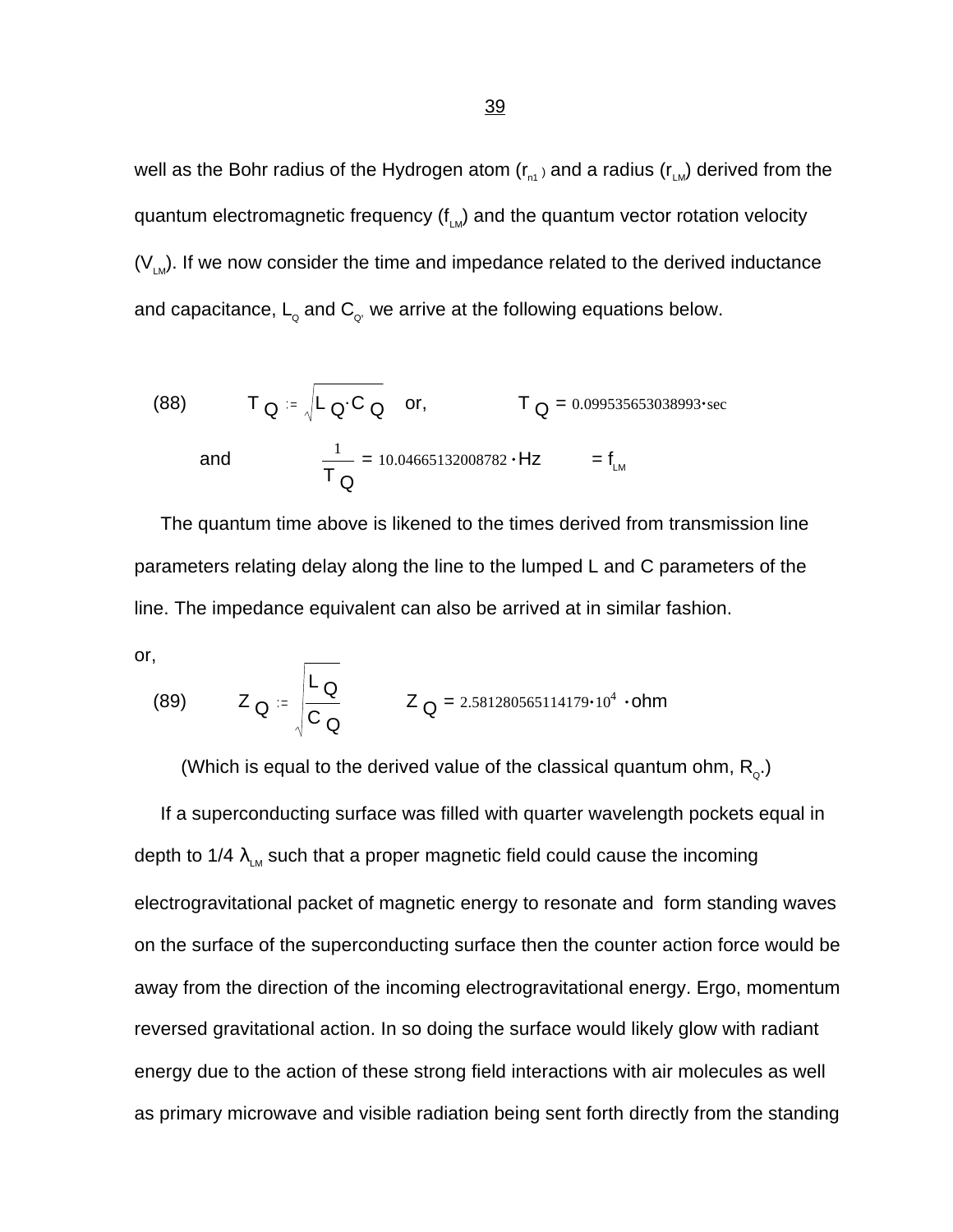wave surface itself.

 It can be shown that the inductance and capacitance have a direct relationship in the electrogravitational interaction between two systems by the following equation.

(90) 
$$
F_{GCLQt} = \frac{h}{L_Q \cdot r_{n1}} \cdot \mu_o \cdot \frac{h}{C_Q \cdot r_{n1}}
$$

or, F $GCLQt = 1.988671067216686 \cdot 10^{-50} \cdot m^{-1} \cdot \text{henry-newton}^2$ 

where,  $F_G = 1.97729138896852 \cdot 10^{-50}$  newton (Classical)

Thus electrogravitation may well have a resonant property to its basic construct.

 The above equations involving a quantum inductance and capacitance suggest that the action of electrogravitation contains the purely reactive (or very nearly so) angles of + and - 90 degrees in a four quadrant system and that the sine of the angle determines the polarity of the force involved at the action point. It is pointed out here that the action point is at the Compton radius of a particle and that the action-force does not occur except at that radius. Further, the vehicle for the transportation is like a transmission line but a line in imaginary space where the electrogravitational particle (graviton) is in a relativistic sense outside the normal world-lines of normal space. The standard light cone illustrates this where the graviton would be defined as present but elsewhere while normal space has a past and a future with definite coordinate points as to where points in normal space are to be found. Page 74 of SPECIAL RELATIVITY by Albert Shadowitz, 1988 by Dover Publications explains the light cone concept in detail for those desiring more information on the light cone concept in special relativity. In that same book the complex rotation diagram on page 23 illustrates the imaginary space concept where;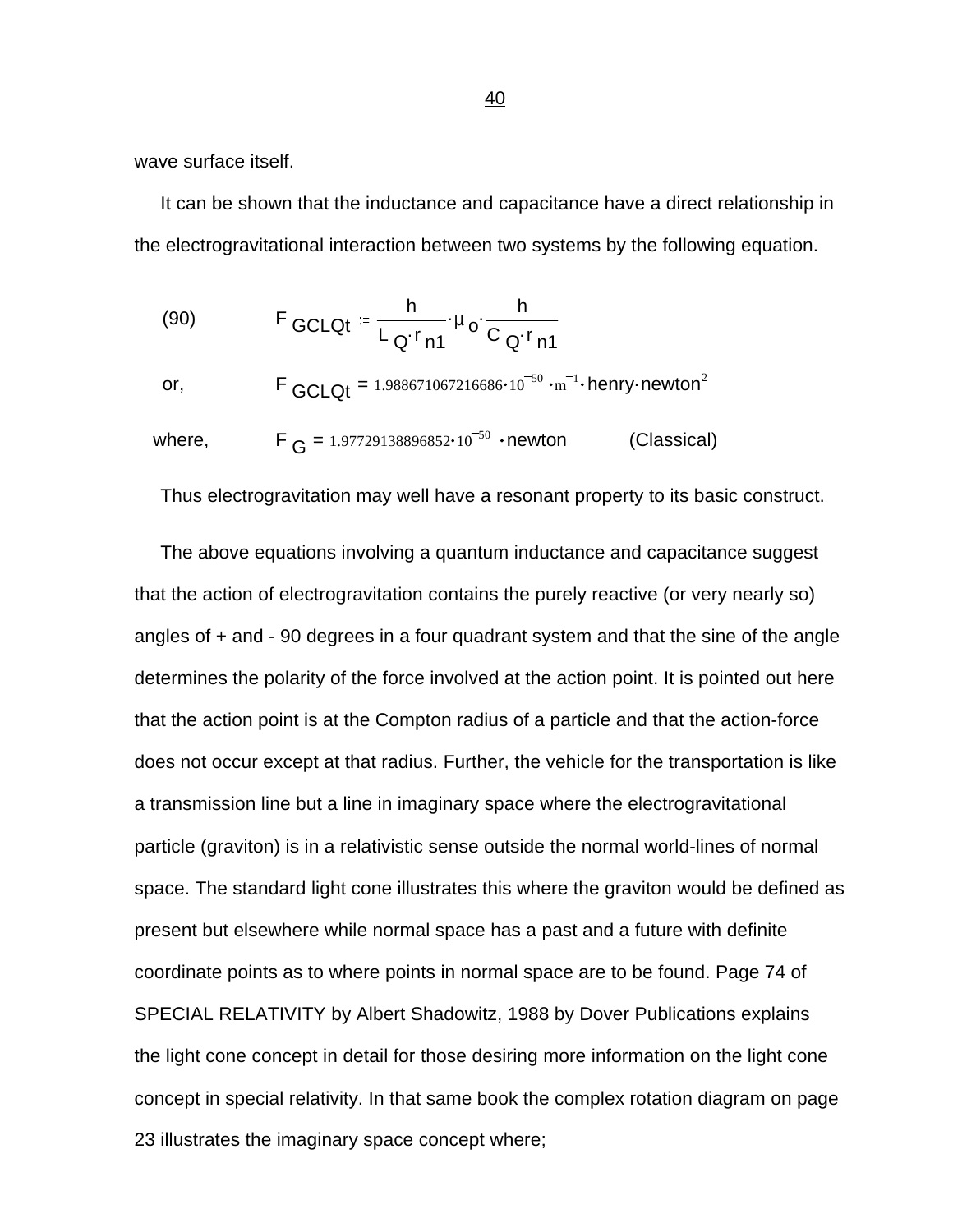(91) 
$$
\tau := \frac{i \cdot c \cdot t_c}{2 \cdot \pi} \qquad x := \frac{1 \cdot c \cdot t_c}{2 \cdot \pi} \qquad y := \frac{1 \cdot c \cdot t_c}{2 \cdot \pi} \qquad z := \frac{1 \cdot c \cdot t_c}{2 \cdot \pi}
$$

or,

(92) 
$$
s := i \cdot \sqrt{x^2 + y^2 + z^2 + z^2}
$$
 
$$
s = 5.461117552678115 \cdot 10^{-13} i \cdot m
$$

where  $s =$  the invariance interval and;

(93) 
$$
r := \sqrt{x^2 + y^2 + z^2 + \tau^2} \qquad r = 5.461117552678115 \cdot 10^{-13} \cdot m
$$

is the radius vector of the rotation of the space-time vector.

 The connection is now established between a rotation in space by way of the complex rotation diagram and the fourth dimension vector  $\tau$  above which is intimately connected to imaginary space. Instead of attempting to unify forces through the adoption of a great many additional dimensions, a single line serving as a one dimensional thread through all dimensions forms the connection point to all the forces and that one line or end-on point connects all of the normal universe to one point in hyperspace and that point in hyperspace sees the same interval distance to all of normal space and that interval is very small indeed.

 The balance between the electric and magnetic atomic force is not perfect and the loss energy that results is the cause of the cooling of the universe and thus there is a price to be paid for the gravitational force action. This gravitational entropy is natural and to be expected. Further it is herein postulated that the so called missing mass effect is simply the accumulation of the mass equivalent of the magnetic vector potential energy that is slowly filling space due to the fact that after each graviton is emitted only some actually ever interact again with other matter and further after reacting with other matter it is simply re-emitted to help stabilize the atomic system. Thus gravity is defined here as generated primarily by the magnetic vector potential acting on the electrical potential of particles at the particle Compton wavelength.